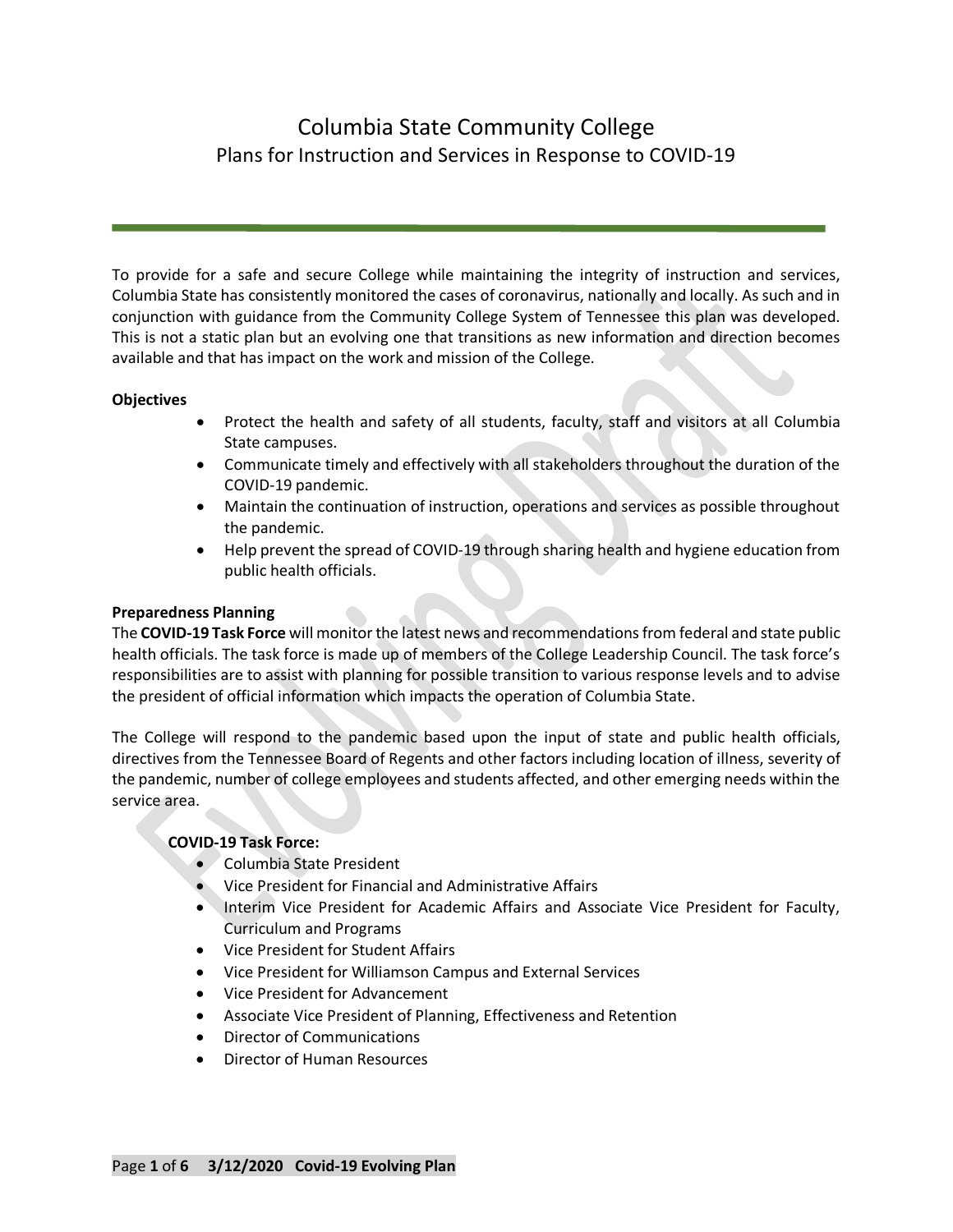The **COVID-19 Advisory Group** meets to review direction, provides advisory input and assists with implementation of strategies and communication across campus.

#### **COVID-19 Advisory Group:**

- Columbia State President
- Vice President for Financial and Administrative Affairs
- Interim Vice President for Academic Affairs and Associate Vice President for Faculty, Curriculum and Programs
- Vice President for Student Affairs
- Vice President for Williamson Campus and External Services
- Vice President for Advancement
- Associate Vice President of Planning, Effectiveness and Retention
- Associate Vice President of Business Services
- Associate Vice President of Information Technology
- Assistant to the President for Access and Diversity
- Dean of Health Sciences
- Dean of Humanities and Social Sciences
- Dean of Science, Technology and Mathematics
- Dean for Access, Southern Campuses and Regional Services
- Director of Academic Engagement and Innovation
- Director of Communications
- Director of Human Resources
- Director of Facility Services and Safety
- Lawrence Campus Coordinator
- Lewisburg Campus Coordinator
- Clifton Campus Coordinator

Columbia State seeks to maintain a communication process that informs the many constituencies of actions, activities and information that allows the College to fulfill its mission while providing an environment that is safe for students and employees.

Communication methods to the public, employees and students follows:

### **Communication to the Public**

- The Office of Communications will maintain a /Coronavirus website to provide updates to students, faculty, staff and community members.
- Any changes in the normal operating schedule will be communicated as follows:
	- o Text alert sent via ChargerNet Alerts.
	- o Email notification to all students and employees.
	- o Posted on the ColumbiaState.edu homepage.
	- o Message will be updated on 931.540.2515.
	- o Posted on the college's Facebook and Twitter accounts.
	- o Email/call to local media.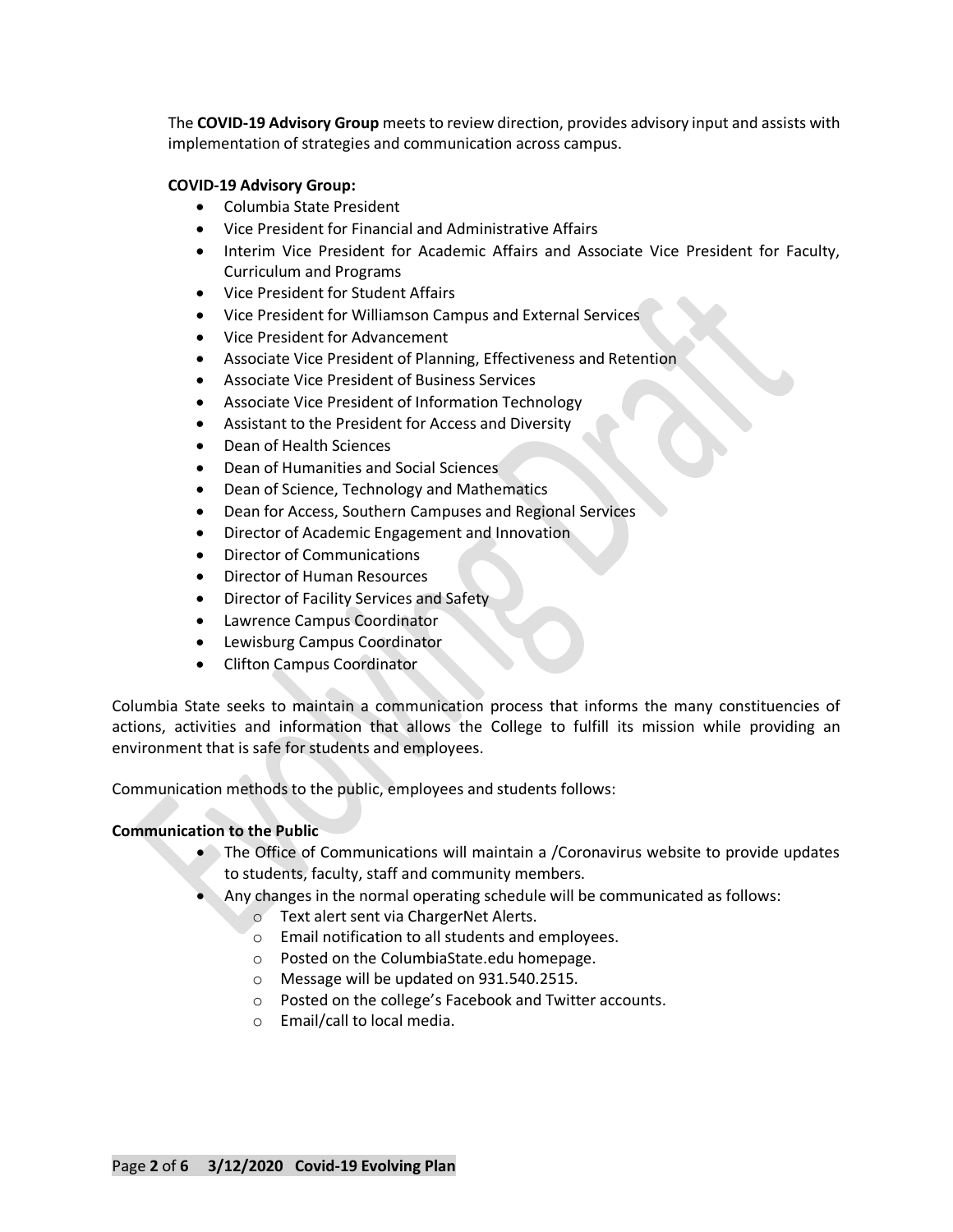#### **Communication to Employees**

- Employees should regularly check their Columbia State email for information and planning related to their specific division/department. Additional college-wide information may also be sent to their email.
- A COVID-19 tab for employees will be posted in ChargerNet to provide quick access to important resources and information.

#### **Communication to Students**

- Students should regularly check their Columbia State email for additional college information.
- Faculty will email students regarding any changes in their specific courses such as the transition to online learning or alternative methods of instruction.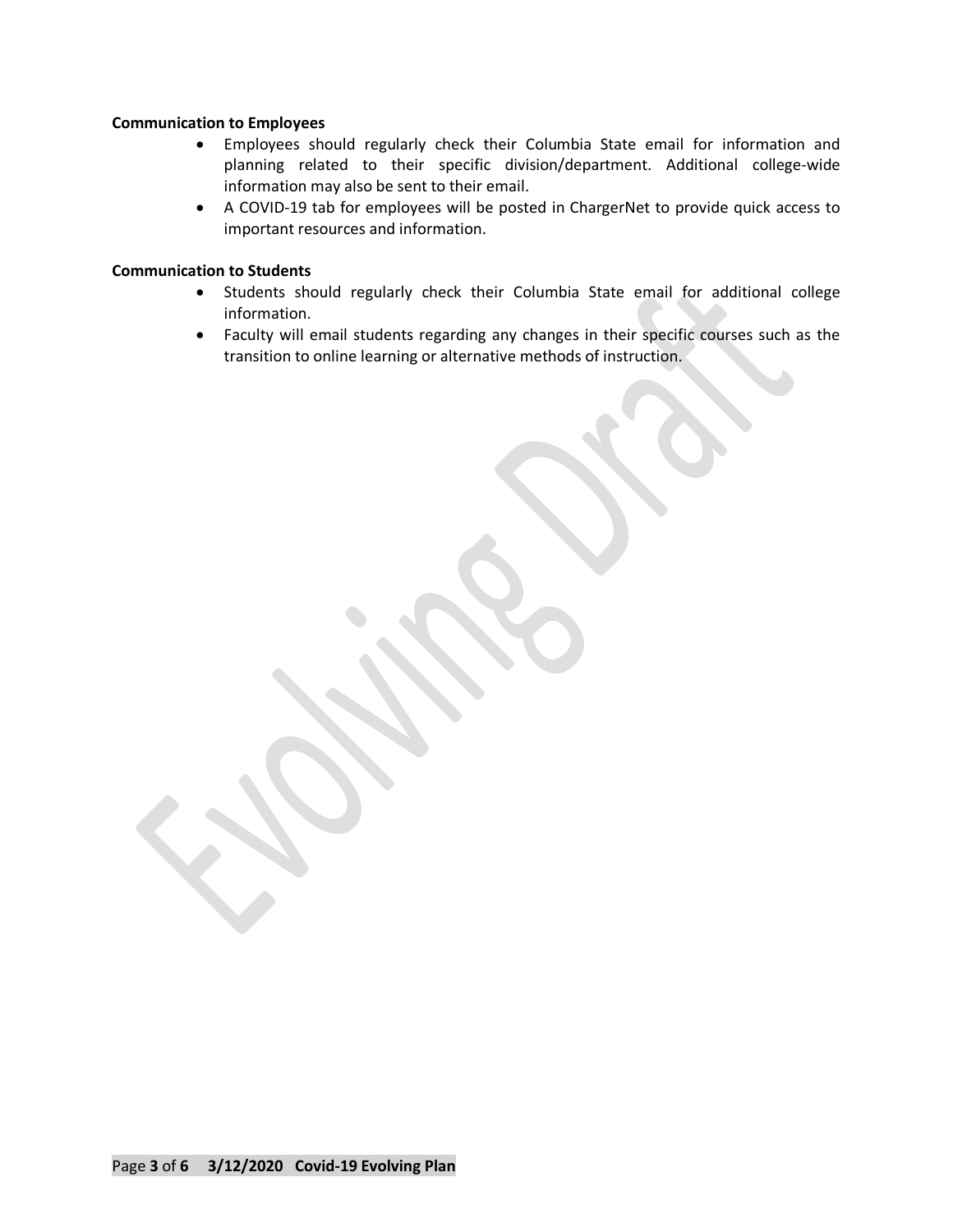# **Response by Level of Severity**

The following chart outlines general actions to be taken during a wide-spread viral outbreak. Additional actions will be taken based on specific information received from federal, state and local government and public health officials.

|                       | Level 1<br><b>Planning</b>            | Level <sub>2</sub><br><b>Social</b><br><b>Distancing</b> | <b>Level 2.1</b><br><b>Alternate Work</b><br><b>Assignments</b> | Level 3<br><b>College Closed</b>   |
|-----------------------|---------------------------------------|----------------------------------------------------------|-----------------------------------------------------------------|------------------------------------|
| <b>College Status</b> | College is open,<br>classes remain in | College and<br>offices open.                             | <b>College and</b><br>offices open.                             | College closed.                    |
|                       | session.                              |                                                          |                                                                 | <b>Faculty and staff</b>           |
|                       |                                       | Traditional                                              | <b>Traditional</b>                                              | work from                          |
|                       | Preparation                           | classes                                                  | classes                                                         | home through                       |
|                       | begins for the                        | suspended.                                               | suspended.                                                      | virtual or                         |
|                       | possibility of                        |                                                          |                                                                 | alternative                        |
|                       | moving to Level                       | Instruction                                              | Instruction                                                     | methods.                           |
|                       | 2, 2.1 or 3.                          | moved to                                                 | moved to                                                        |                                    |
|                       |                                       | alternative                                              | alternative                                                     | <b>Classes held</b>                |
|                       | <b>Faculty prepare</b>                | methods.                                                 | methods.                                                        | virtually or                       |
|                       | alternative<br>methods of             | Students may                                             | <b>Students may</b>                                             | through<br>alternative             |
|                       | instruction for                       | come to campus<br>for access to                          | come to campus<br>for access to                                 | methods.                           |
|                       | classes.                              | computers or                                             | computers or                                                    |                                    |
|                       |                                       | materials or for                                         | materials or for                                                | <b>Student services</b>            |
|                       | Staff prepare for                     | alternate                                                | alternate                                                       | and                                |
|                       | continuation of                       | schedule (social                                         | schedule (social                                                | administrative                     |
|                       | services to                           | distancing).                                             | distancing).                                                    | functions are                      |
|                       | students.                             |                                                          |                                                                 | conducted                          |
|                       |                                       | Staff provide                                            | <b>Staff provide</b>                                            | virtually or                       |
|                       |                                       | continuation of                                          | continuation of                                                 | alternative                        |
|                       |                                       | services to                                              | services to                                                     | methods.                           |
|                       |                                       | students while                                           | students while                                                  |                                    |
|                       |                                       | implementing                                             | on rotating/                                                    | (Consultation                      |
|                       |                                       | social<br>distancing.                                    | virtual work<br>assignments.                                    | with the<br><b>Chancellor will</b> |
|                       |                                       |                                                          |                                                                 | occur prior to                     |
|                       |                                       |                                                          |                                                                 | declaring a Level                  |
|                       |                                       |                                                          |                                                                 | 3 response.)                       |
| <b>Task Force</b>     | <b>Task Force is</b>                  |                                                          |                                                                 |                                    |
|                       | activated to                          |                                                          |                                                                 |                                    |
|                       | begin planning                        |                                                          |                                                                 |                                    |
|                       | and discussions                       |                                                          |                                                                 |                                    |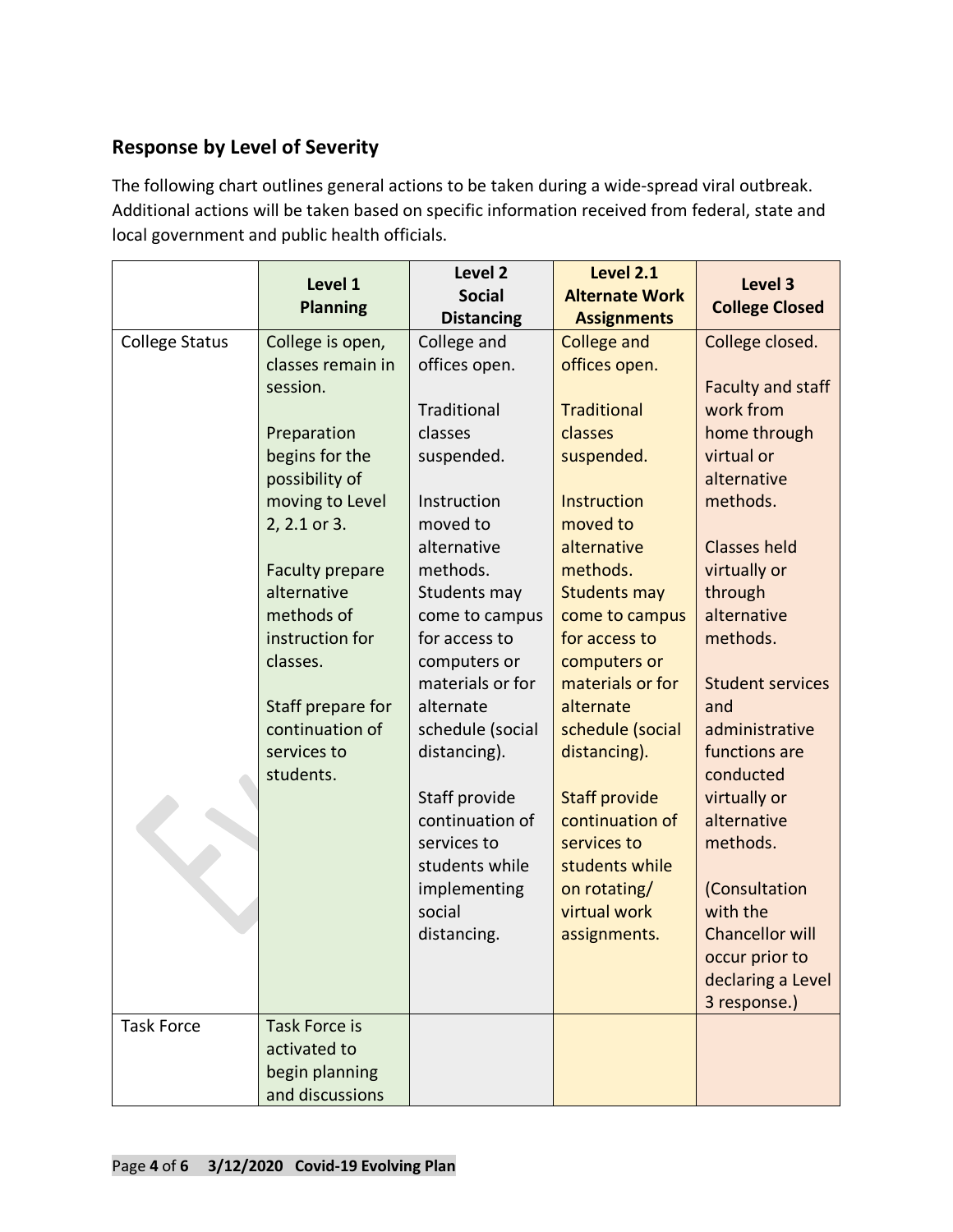|                                           | for potential<br>transition to                                      |                                                                                                                                                         |                                                                     |                                                                       |
|-------------------------------------------|---------------------------------------------------------------------|---------------------------------------------------------------------------------------------------------------------------------------------------------|---------------------------------------------------------------------|-----------------------------------------------------------------------|
|                                           | Level 2, 2.1 or 3.                                                  |                                                                                                                                                         |                                                                     | Maintain                                                              |
|                                           | Consult with and<br>review updates<br>from TBR and<br>public health | Continue<br>communication<br>with the TBR<br>and public                                                                                                 | Continue<br>communication<br>with the TBR<br>and public             | communication<br>with the TBR<br>and public                           |
|                                           | officials.                                                          | health officials.                                                                                                                                       | health officials.                                                   | health officials.                                                     |
| Travel                                    | Suspend all<br>international and<br>out-of-state<br>travel.         | Suspend all<br>non-essential<br>in-state travel.                                                                                                        | All non-essential<br>travel is<br>canceled.                         | All travel is<br>canceled.                                            |
| Events                                    |                                                                     | All college<br>events are<br>canceled.                                                                                                                  | All college<br>events are<br>canceled.                              | All college<br>events are<br>canceled.                                |
| Academics                                 |                                                                     | College-wide<br>communication<br>to faculty in<br>preparation to<br>move to online/<br>alternative<br>instruction.                                      | <b>Courses are</b><br>moved to<br>online/<br>alternative<br>format. | <b>Courses</b><br>continue in an<br>online/<br>alternative<br>format. |
|                                           |                                                                     | Faculty, by<br>department,<br>submit plan for<br>alternative<br>instructional<br>methods.                                                               |                                                                     |                                                                       |
|                                           |                                                                     | Providing<br>training<br>opportunities<br>for faculty that<br>will enable them<br>to quickly<br>convert courses<br>to online/<br>alternative<br>format. |                                                                     |                                                                       |
| Administrative<br>and Student<br>Services | Continue as<br>normal.                                              | Preparations<br>and training for<br>transitioning                                                                                                       | Initiate virtual<br>environment on<br>a limited and                 | Initiate services<br>through a                                        |